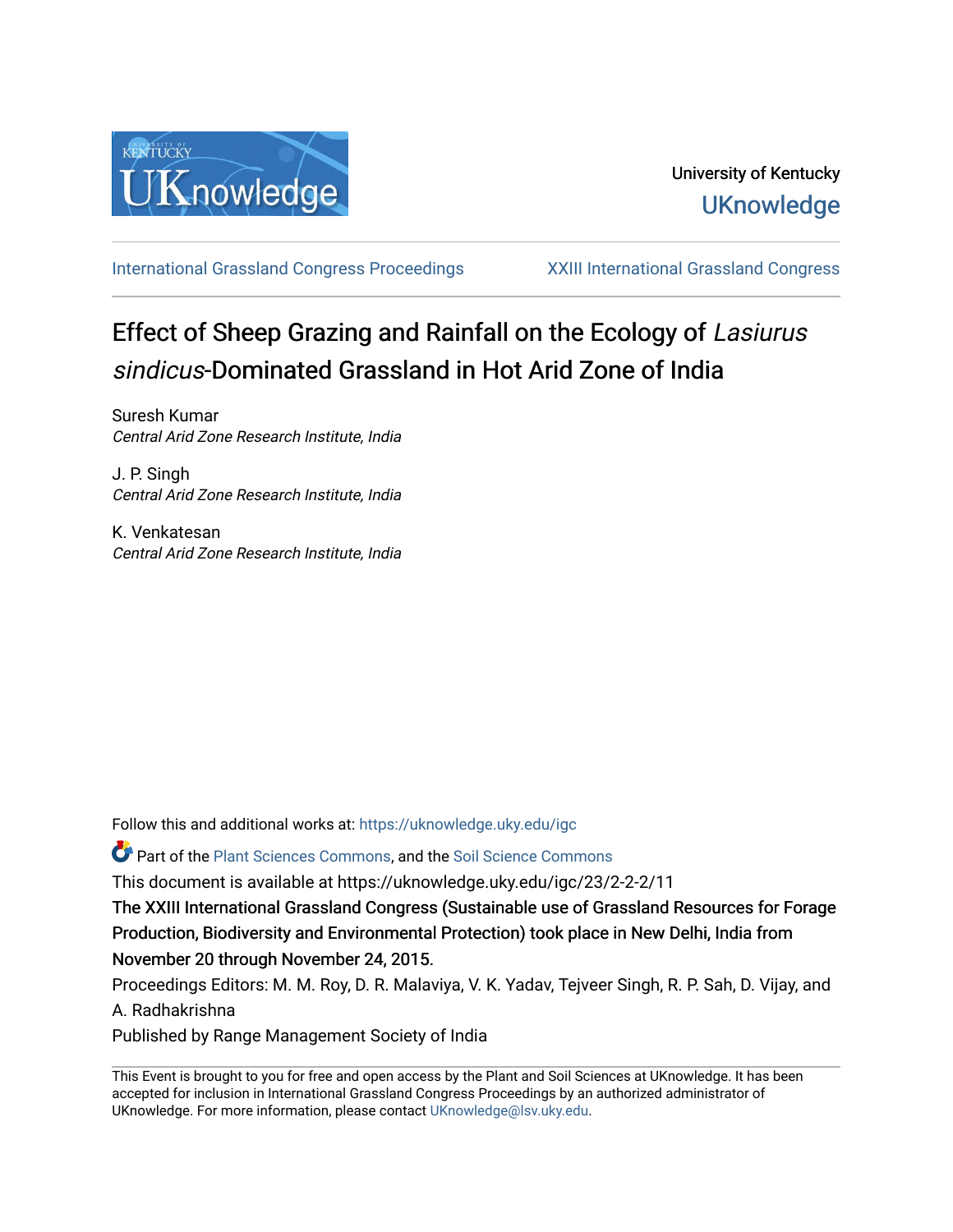Paper ID: 691 Theme: 2. Grassland Production and Utilization Sub-Theme: 2.3 Soil-plant-animal-human interrelationships

## **Effect of sheep grazing and rainfall on the ecology of** *Lasiurus sindicus***-dominated grassland in hot arid zone of India**

**Suresh Kumar<sup>1</sup> \*, J. P. Singh<sup>2</sup> , K. Venkatesan<sup>2</sup>**

<sup>1</sup>Central Arid Zone Research Institute, Jodhpur, India <sup>2</sup>Regional Research Station, Central Arid Zone Research Institute, Jaisalmer, India \*Corresponding author e-mail: [skigc2015@gmail.com](mailto:skigc2015@gmail.com)

## **Keywords:** Arid zone, Grazing, Grassland, *Lasiurus sindicus*, Rainfall

### **Introduction**

Thar Desert in India is very fragile owing to frequent drought and low rainfall which causes extreme stress on biodiversity of region especially on livestock due to limited seasonal grazing resources. Despite inhospitable and harsh climate, as well as anthropogenic pressures, Indian arid zone has 682 species belonging to 352 genera and 87 families. Some 63 species are introduced belonging to 37 genera and 9 families. Compared to other deserts of the world, this desert has higher number of endemic species, *i.e*. 6.4%. Poaceae and Leguminosae are the largest species. All these species have typical habitat-plant cover relationship resulting in major vegetation types on hills and rock outcrops, piedmonts and pediments, alluvial plains, saline flats, fresh water lakes/talavs, river and stream banks, sandy hummocky plains and sand dunes of varying shapes and sizes. CAZRI has been actively engaged since inception in assessing the status of natural vegetation, its distribution pattern, utilization trends, economic importance and degradation status at district as well as habitat level. Though fairly good understanding exists on progressive successional trends on major habitats but dynamics of retrogressive trends is poorly understood more so in varying rainfall scenarios. Hence, this study was taken up to understand these trends in respect of *Lasiurus sindicus*, a key grass species along with other associated species in Jaisalmer, in the extreme arid region of India.

#### **Materials and Methods**

To know the impact of grazing and rainfall variability on *L. sindicus*-dominated grassland, field experiment was conducted at Central Arid Zone Research Institute, Chandan Experimental Area, Jaisalmer and vegetation parameters were recorded on monthly basis from year 2012-2013. Five Treatments undertaken in the experiments were optimum carrying capacity  $(CC<sub>o</sub>)$  grazing with animals provided with supplemental feed (T-2), without supplemental feed (T-3), double the carrying capacity  $(CC<sub>d</sub>)$  grazing with animals provided with supplemental feed  $(T-4)$  and without supplement feed  $(T-5)$ and in control (T-1). Sequential observations were recorded on cover, density and height of plant following standard ecological methods of quadrat and line transact (Misra, 1968). Data was analyzed for composition and dominance following Muller Dombois and Ellenberg (1977).

#### **Results and Discussion**

Decline in *L. sindicus* cover and dominance was much less in paddocks where sheep grazing with supplemental feed (T-2, T-4) than without supplement feed (T-3, T-5). Irrespective of supplemental feed, 70-80% of *L. sindicus* cover was declined in paddock with  $CC_d$  (T-4, T-5) in two years. The variation in rainfall during monsoon period was evident from range of rainfall per day (0 to 88.0mm) and cumulative rainfall (133.5 mm for 2012; 164.9 mm for 2013). Changes in *L. sindicus* cover were intervened by the time, duration and quantity of rainfall. The trend of dominance or relative importance value (RIV) of *L. sindicus* indicated the consumption of companion vegetation such as *Ochthochloa compressa, Cenchrus biflorus* more passionately by sheep so much so that in companion vegetation cover /dominance declined